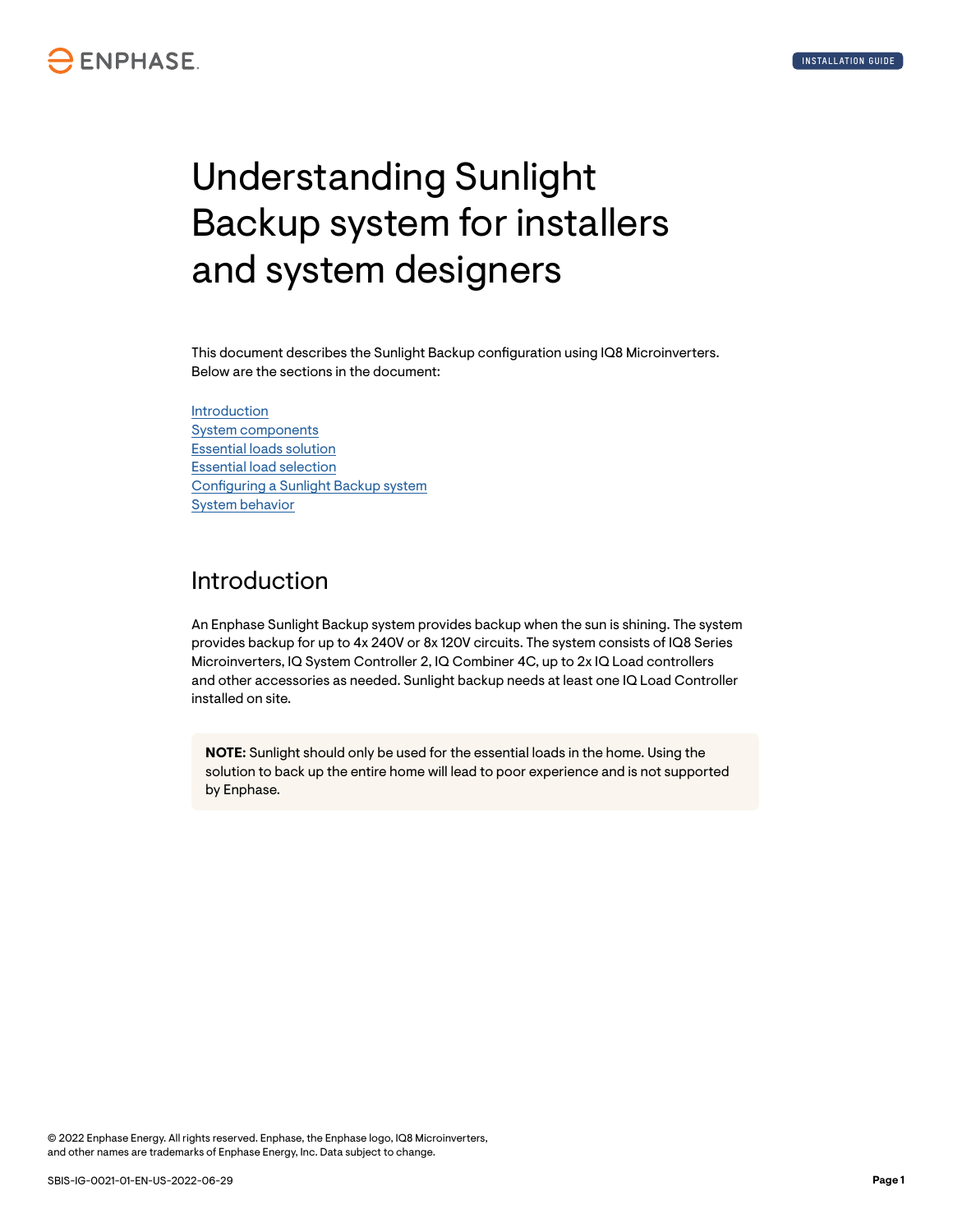#### <span id="page-1-0"></span>System components



The system consists of IQ8 Series Microinverters, IQ System Controller 2, IQ Combiner 4C, up to 2x IQ Load Controllers and other accessories as needed.

- **IQ8 Series Microinverters and accessories** Ensemble technology is fully compatible with IQ8 Microinverters and makes retrofit upgrades as simple as new installations. The Sunlight Backup system supports up to 64A continuous AC output i.e., 15.4 kW AC nameplate aggregate from the IQ8 Microinverters.
- **IQ Combiner 4/4C** consolidates interconnection equipment into a single enclosure and streamlines PV and storage installations by providing a consistent, pre-wired solution for residential applications. IQ Combiner 4/4C includes Enphase IQ Gateway with the latest software needed to support IQ8. Install the communication kit, COMMS-CELLMODEM-M1-06 or COMMS-KIT-01, with IQ Combiner 4 or 4C respectively, to enable wireless communication with IQ Battery and IQ System Controller 2.
- **IQ System Controller 2** automatically detects utility power outages and seamlessly transitions you to backup power. It enables grid forming IQ8 Microinverters, IQ Batteries and even third-party AC standby generators to be connected to your home. IQ System Controller 2 is the certified rapid shutdown device for IQ8 Microinverters operating in backup configurations.

**NOTE:** IQ System Controller 1 will not work and is not safe to use with IQ8 Series Microinverters.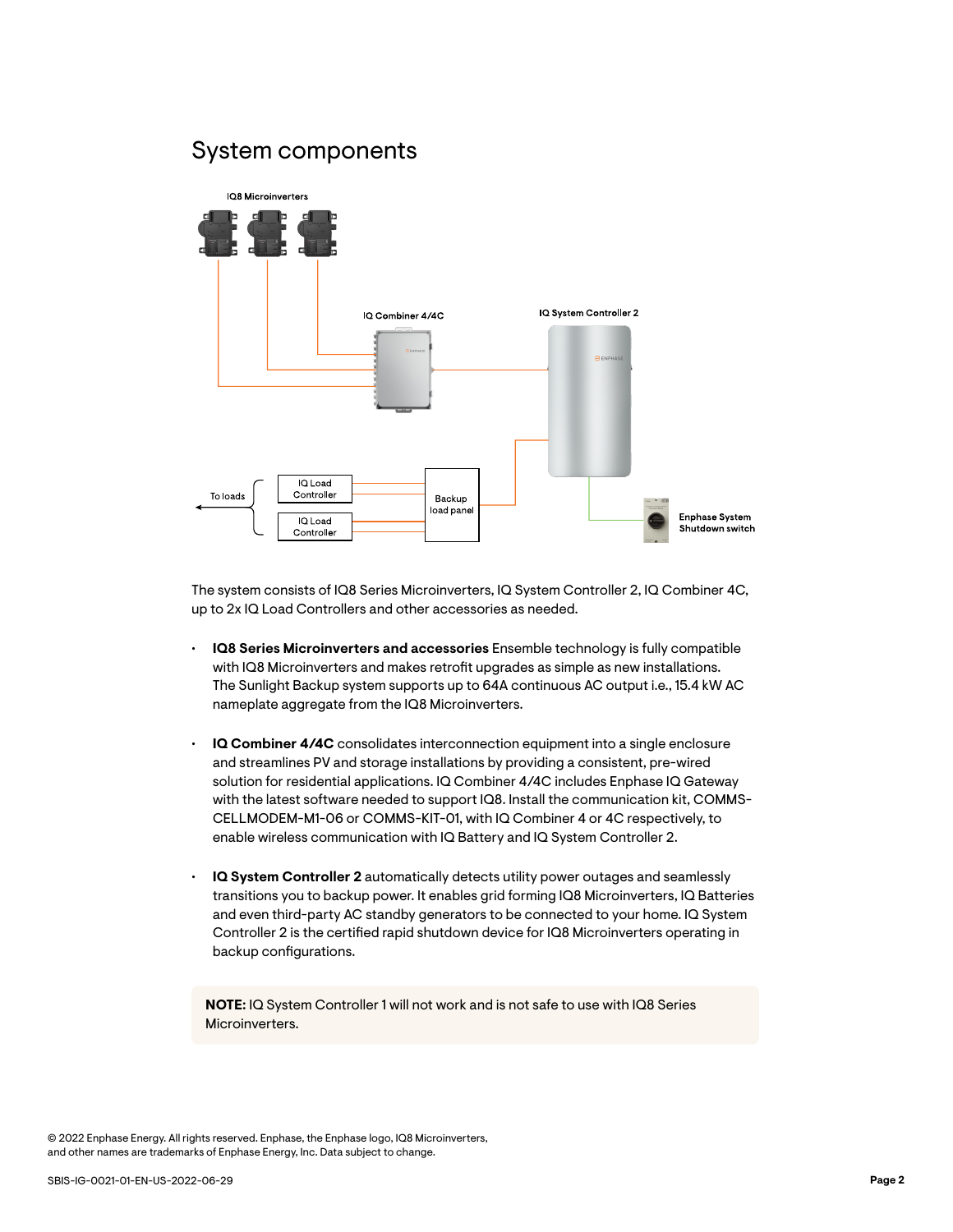- <span id="page-2-0"></span>• **Enphase Energy System Shutdown Switch** must be used in an Enphase Energy system with grid forming IQ8 PV Microinverters to comply with 2017 NEC 690.12 and act as the rapid shutdown initiator for the system. IQ8 PV Microinverters become grid forming when commissioned with an IQ System Controller 2.
- **IQ Load Controller** Each IQ Load Controller unit can enable circuit-level control for 2x 240V loads or 4x 120V loads. Dedicated loads up to 36A resistive/25A inductive or branch circuits with multiple loads up to 32A resistive/25A inductive are supported by the IQ Load Controller. Sunlight backup needs at least one IQ Load Controller installed on site.

Refer to ["System use cases for IQ8 Microinverters](https://enphase.com/download/system-use-cases-iq8-microinverters)" tech brief for the single line diagram and bill of materials for a Sunlight Backup system.

**NOTE:** Third party backup generators can be added to a Sunlight Backup system. Refer to "Generator Tech brief" to add a generator to the system. A generator in a Sunlight Backup system must be in **Automatic** mode. The system starts the generator and connects it to the home loads whenever there is a grid outage. However, it would use power from generator only if the power produced by microinverters is insufficient to support the home loads.

#### Essential loads solution

Power produced in a Sunlight Backup system depends on the solar irradiance at the site location, which can vary depending on cloud cover, shading on the PV panels, time of the year etc. The system may collapse if the power produced is less than what is needed to power the loads.

Load control is a mandatory component in any IQ8 Sunlight Backup system. In any Sunlight Backup system Enphase requires installers to ensure that there is an Essential Loads solution. An Essential Loads solution consists of:

- An off-the-shelf panel with up to 4x 240V or 8x 120V essential load circuits that are backed up by the system.
- Up to Two IQ Load Controllers Each IQ Load Controller can enable circuit-level control for 2x 240V loads or 4x 120V loads. The product is rated for dedicated loads up to 36A resistive/25A inductive or branch circuits with multiple loads up to 32A resistive/25A inductive.

**Note:** a) At least one IQ Load Controller is necessary for this solution. b) Each IQ Load Controller must be installed per instructions in its [Quick Install Guide.](https://enphase.com/sites/default/files/2021-10/IQ-Load-Controller-QIG-EN-US-Rev03-10-23-2021.pdf) Each IQ Load Controller contains two contactors and a power supply. The input of the power supply must be connected to the backup loads panels and the output is connected to the coil of both contactors via auxiliary contacts in the IQ System Controller 2. This enables the system to control the loads connected to the IQ Load Controllers.

<sup>© 2022</sup> Enphase Energy. All rights reserved. Enphase, the Enphase logo, IQ8 Microinverters, and other names are trademarks of Enphase Energy, Inc. Data subject to change.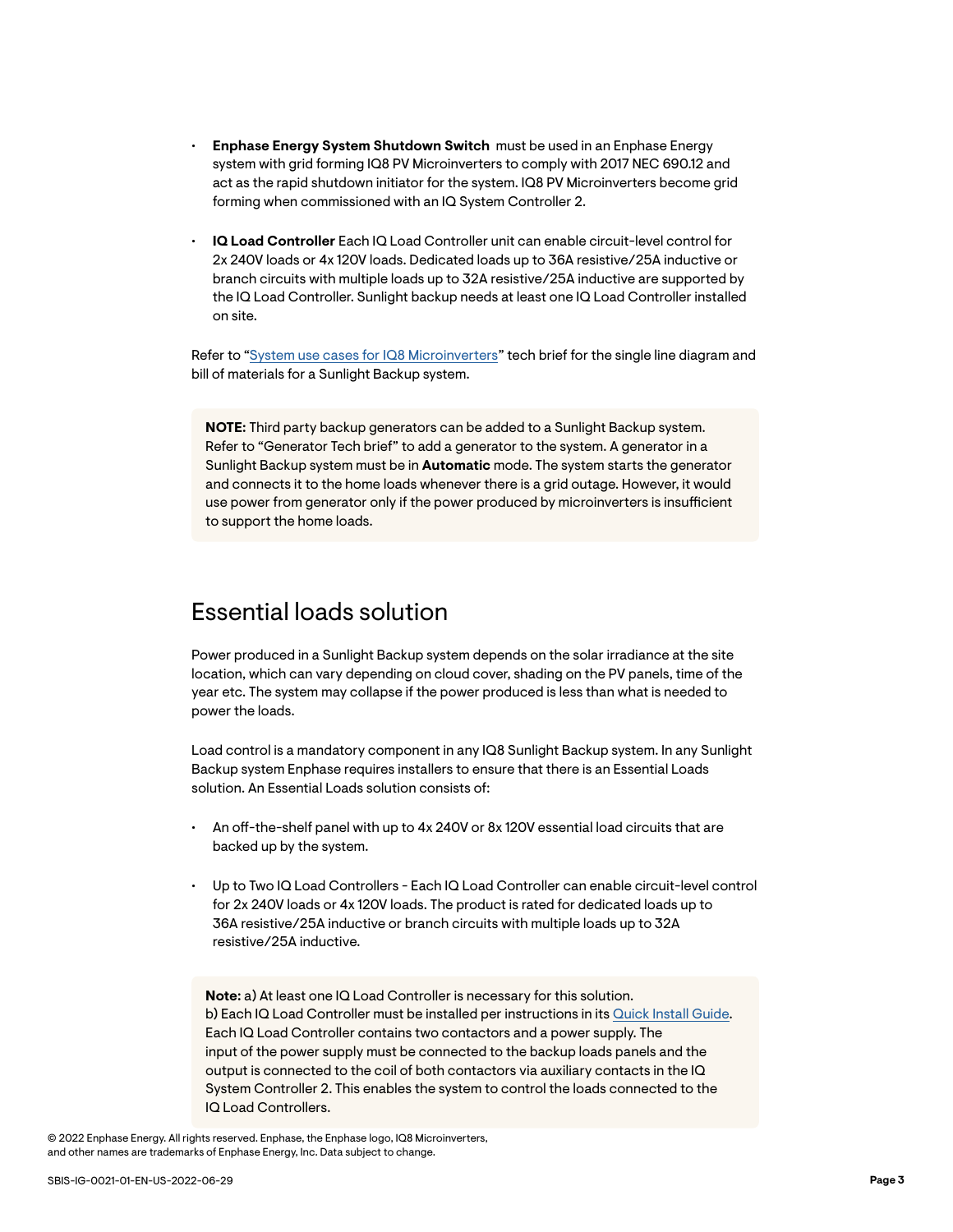<span id="page-3-0"></span>The Essential Loads solution provides homeowners and the Enphase System control of all essential loads. This ensures that one or more of the essential loads can be shed, if required, to successfully form a microgrid when limited power is available.

#### Essential load selection

Work with the homeowner to select the essential loads. Keep the following points in mind while selecting the essential loads.

- 1. Enphase recommends the backup loads do not exceed 30% of the power of the IQ8 Microinverters. For example, the rated power output for a system with 24 IQ8 Microinverters is 5.7 kW AC. The backup loads should not exceed 1.7 kW AC (30% of 5.7 kW AC).
- 2. The system can backup up to 4x 240V or 8x 120V circuits. While backing up 4x 240V circuits, it controls each of the backed-up circuits individually. While backing up 8x 120V circuits, the backed-up circuits are divided into 4 groups with 2 circuits each, and the system can control each group (of two circuits). In case a single Load Controller is used the 120V loads are grouped into 2 groups.
- 3. Ensure that each auxiliary contact is named in a way that reflects the loads controlled by that contact. These names are shown to the homeowner and proper naming ensure homeowner can understand the priority of loads and the system behavior when looking at the Enphase App.
- 4. Ensure that the branch circuit with the Wi-Fi router and modem is always an essential load and has the highest priority amongst the essential load circuits.
- 5. If another load is added to the auxiliary contact that controls the branch circuit for Wi-Fi, ensure that it is a light load. Overloading this auxiliary contact will result in very poor homeowner experience since they will lose internet connectivity and consequently lose the ability to control loads in their system.

### Configuring a Sunlight Backup system

When commissioning a gateway running software version 7.0 or higher with Installer App version 3.24.0 or higher:

- The Installer App automatically detects a Sunlight Backup use case by the presence of grid forming IQ8 Solar Microinverters and the IQ System Controller 2, as well as the absence of IQ Batteries.
- Once the app has detected a Sunlight Backup use case it requires you to scan up to 2x IQ Load Controller(s) and have at least one auxiliary contact configured to proceed with commissioning.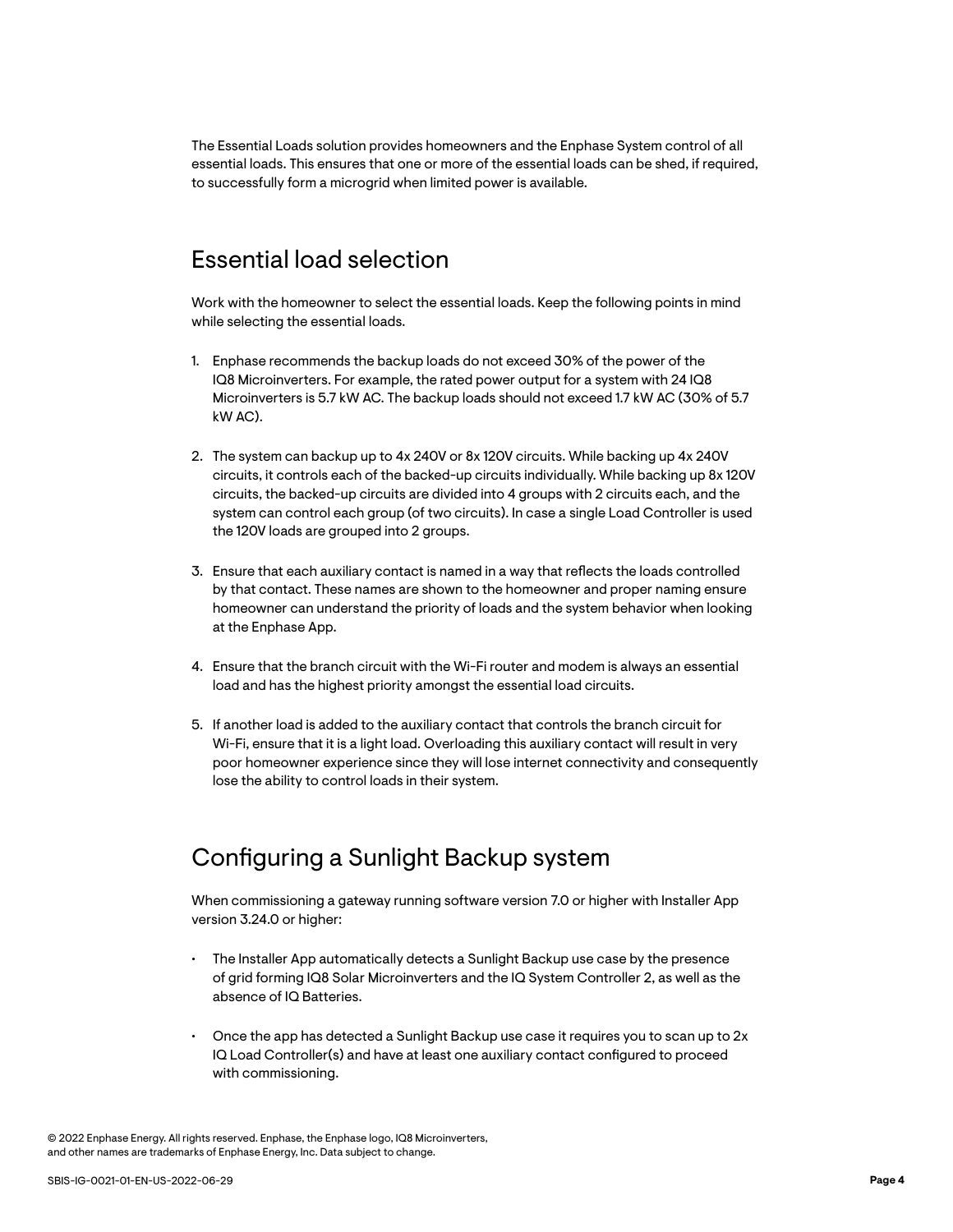- Connect your internet modem & router branch circuit to the NC1 auxiliary contact to ensure it is the highest priority. Change the mode of this circuit to **Manual** in the Installer App. This ensures that the circuit is powered on as soon as power is available when running off-grid.
- If you are backing up more than 4 loads, avoid using the contactor controlled by the NC1 auxiliary contact unless you must (i.e., in a scenario where you have used up all other contactors). Use NC1 for multiple load branch circuits only if all other contactors/ auxiliary contacts have been completely utilized. If forced to add another load to the NC1 auxiliary contact, ensure it is a low-power load like lights etc.

|  |  | 201 1 1 1 4 4 4 4 8 % 日 |  |  |  |
|--|--|-------------------------|--|--|--|
|--|--|-------------------------|--|--|--|

← Configure Auxiliary Contact NC1

|                                                  |                                                                                                       | Disconnected from Envoy. Connect again to continue. |      |  |  |  |
|--------------------------------------------------|-------------------------------------------------------------------------------------------------------|-----------------------------------------------------|------|--|--|--|
|                                                  | Auxiliary Contact Configuration                                                                       |                                                     |      |  |  |  |
| Load Control                                     |                                                                                                       |                                                     |      |  |  |  |
| Auxiliary Contact                                |                                                                                                       |                                                     |      |  |  |  |
| Normally Closed                                  |                                                                                                       |                                                     |      |  |  |  |
| <b>Load Details</b>                              |                                                                                                       |                                                     |      |  |  |  |
|                                                  | <b>Load Name</b>                                                                                      |                                                     |      |  |  |  |
|                                                  | Wi-Fi router                                                                                          |                                                     |      |  |  |  |
| Scheduled                                        |                                                                                                       |                                                     |      |  |  |  |
| On Grid: Powered<br>Advanced<br>On Grid: Powered | Off Grid: Powered between 06:00 am and 11:00 pm<br>Off Grid: Powered when battery charge is above 30% |                                                     |      |  |  |  |
| Manual                                           |                                                                                                       |                                                     |      |  |  |  |
|                                                  | <b>SAVE</b>                                                                                           |                                                     |      |  |  |  |
|                                                  | 29                                                                                                    |                                                     |      |  |  |  |
| Systems                                          | Dashboard                                                                                             | Support                                             | Menu |  |  |  |

• For a Sunlight Backup use case the Installer App will automatically set all controlled loads to the **Scheduled** mode with a default time window of 9am to 4pm local time. This means all essential loads (controlled by NC1, NC2, NO1 and NO2) are available only between 9am to 4pm local time if the system is running off-grid i.e., during a grid outage. This is to ensure that the system provides backup to loads only during time periods where there is typically adequate sunlight and avoids multiple system restarts. You can change the time window to any time between 7am to 8pm to match your local sunrise/sunset conditions and available irradiance depending on the season. Note that as instructed previously NC1 must be used for the Wi-Fi modem and router and must be changed to the Manual mode.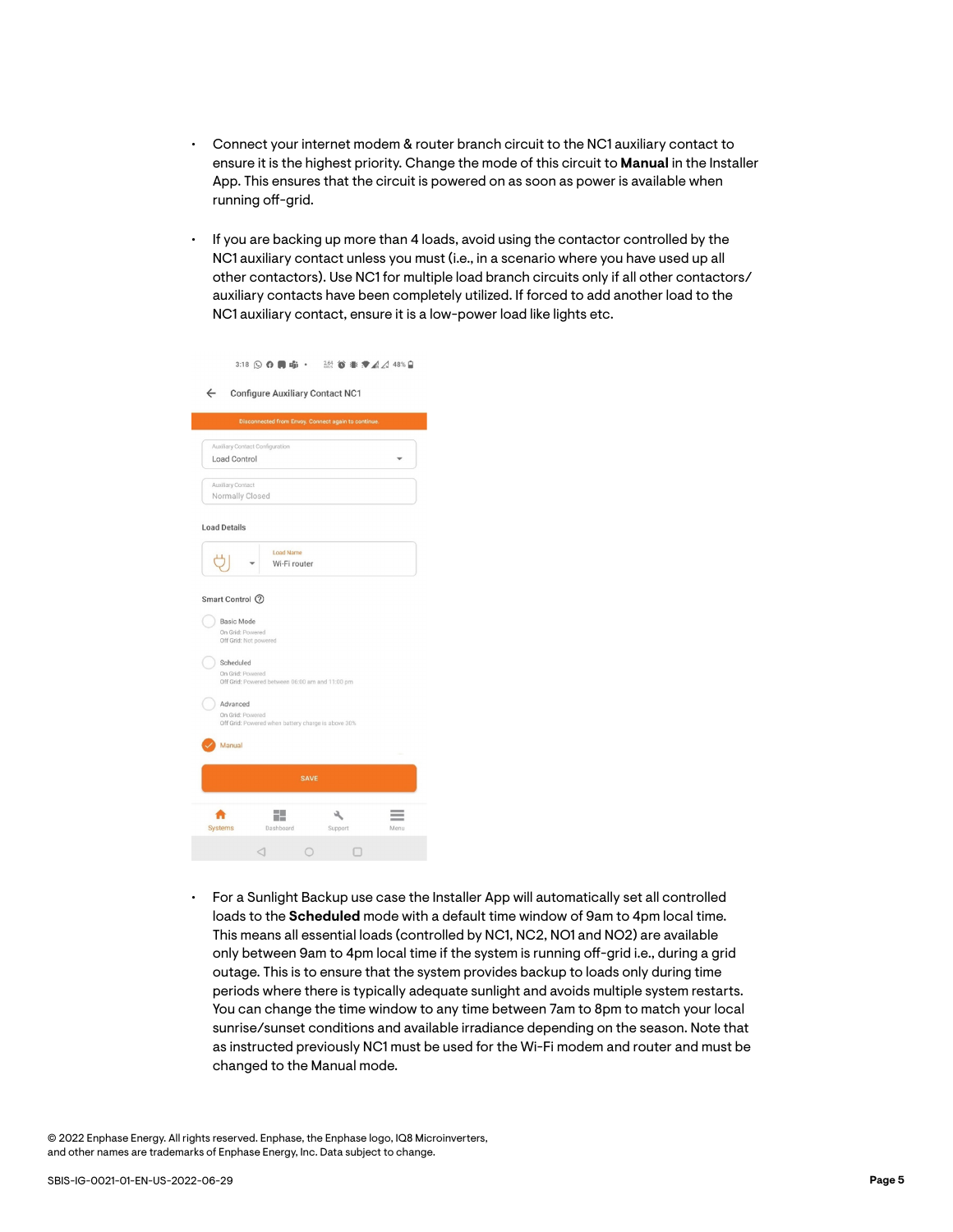| 3:24 Q Q 同 由 · 您 首 非 ♥ A A 43%自                                       | 3:24 Q Q 同 中 · 盤 O 事 7 4 4 43% Q                    |
|-----------------------------------------------------------------------|-----------------------------------------------------|
| <b>Configure Auxiliary Contact NO1</b>                                | <b>Configure Auxiliary Contact NO1</b>              |
| $\leftarrow$                                                          | $\leftarrow$                                        |
| Disconnected from Envoy. Connect again to continue.                   | Disconnected from Envoy. Connect again to continue. |
| Auxiliary Contact Configuration                                       | <b>Auxiliary Contact Configuration</b>              |
| <b>Load Control</b>                                                   | <b>Load Control</b>                                 |
| Auxiliary Contact                                                     | <b>Auxiliary Contact</b>                            |
| Normally Open                                                         | <b>Normally Open</b>                                |
| <b>Load Details</b>                                                   | <b>Load Details</b>                                 |
| Load Name                                                             | Load Name                                           |
| Load                                                                  | Load                                                |
| Air Conditioner                                                       | <b>Air Conditioner</b>                              |
| $\overline{\phantom{a}}$                                              | $\overline{\phantom{a}}$                            |
| Smart Control 2                                                       | Smart Control ②                                     |
| <b>Basic Mode</b>                                                     | <b>Basic Mode</b>                                   |
| On Grid: Powered                                                      | On Grid: Powered                                    |
| Off Grid: Not powered                                                 | Off Grid: Not powered                               |
| Scheduled                                                             | Scheduled                                           |
| On Grid: Powered                                                      | On Grid: Powered                                    |
| Off Grid: Powered between 09:00 am and 04:00 pm                       | Off Grid: Powered between 09:00 am and 04:00 pm     |
| <b>EDIT</b>                                                           | Scheduled                                           |
| Manual                                                                | On Grid: Powered                                    |
| Always powered                                                        | Off Grid: Powered between 09:00 am and 04:00 pm     |
| <b>SAVE</b>                                                           | Start time<br>End time<br>09:00 am<br>04:00 pm      |
| H.<br>٩<br>-<br><b>Systems</b><br>Dashboard<br><b>Support</b><br>Menu | <b>APPLY</b><br><b>CANCEL</b>                       |
| $\triangleleft$                                                       | ◁                                                   |
| $\circ$                                                               | $\circ$                                             |
| $\Box$                                                                | $\Box$                                              |

• Enphase recommends you stagger the turn on and turn off times of various loads so that the heaviest loads operate when solar power produced is maximum, typically between 11am and 3pm. The homeowner can also change this to match the system's solar power production using the Enphase App. Power production data per day can be seen in the Enphase App Energy tab. Refer "[Understanding Sunlight Backup system](https://enphase.com/download/sunlight-backup-user-guide) [for Homeowners"](https://enphase.com/download/sunlight-backup-user-guide).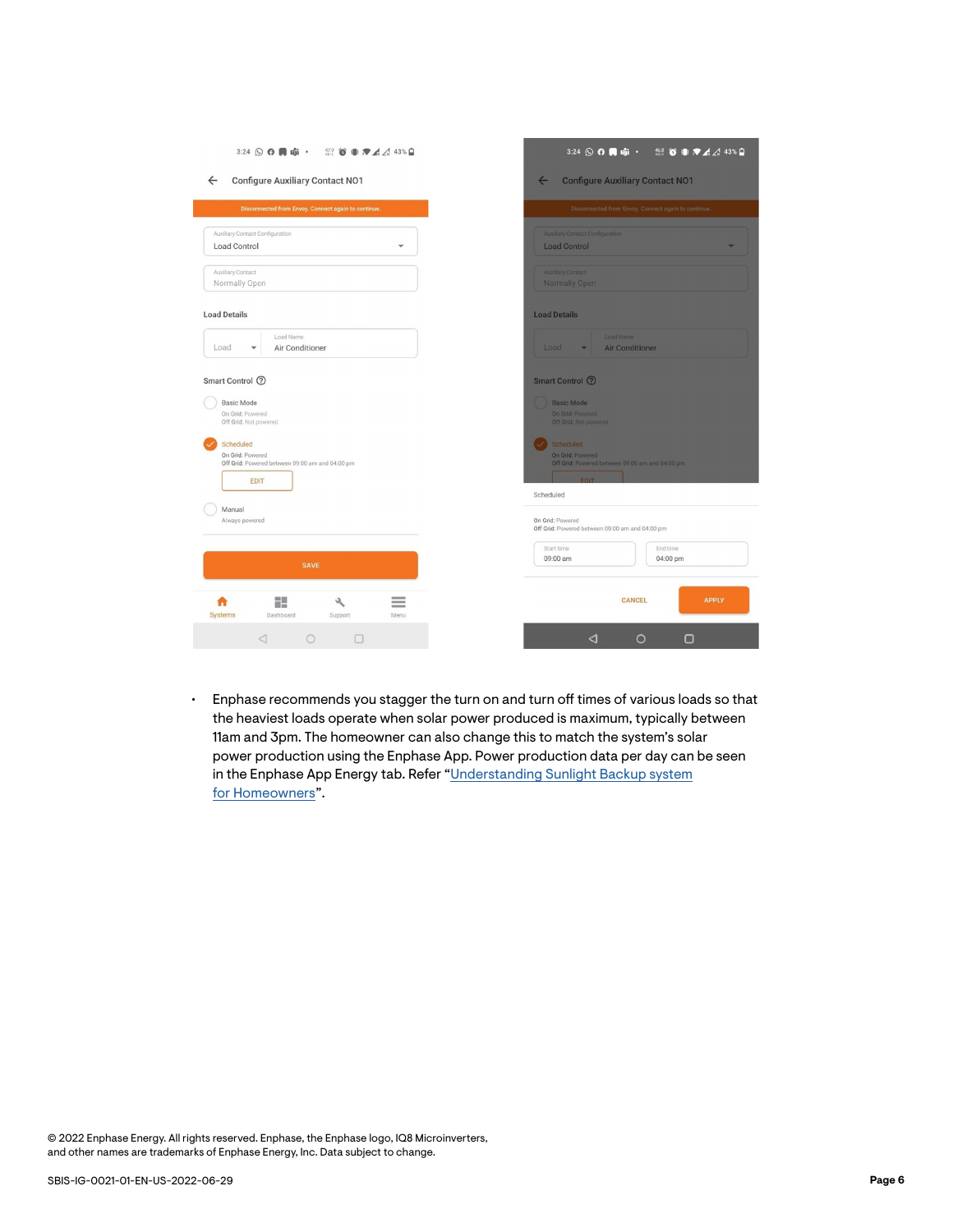## <span id="page-6-0"></span>System behavior

This section provides timing details and priorities of controlled loads for system designers.

- When the system shuts down i.e., microgrid collapses, all the essential loads are powered off since there is no power in the system.
- If sunlight is available, the system can take up to two minutes to restart (also referred to as black start) and power on the loads. At this point any loads in **Manual** mode that are configured to be powered on, will turn on. The next steps followed by the system are outlined below:
	- The IQ System Controller 2 will power the remaining loads in a pre-determined order. Loads controlled by the remaining auxiliary contacts (NC2, NO1, NO2 – in that order) are powered on, with a 22 second gap in between. If a load is in **Scheduled** mode, it will turn on only if the current time falls in the scheduled time window.
	- If there is a system shutdown within 22 seconds of a load being powered on, then system considers that load to be responsible for the collapse.
	- If a load causes five system shutdowns the system disables that load i.e., the load is powered off and will not be automatically powered on while the system is offgrid. The homeowner can use the Enphase App to turn the load on when irradiance increases (for example in the afternoon). Refer "[Understanding Sunlight Backup](https://enphase.com/download/sunlight-backup-user-guide)  [system for Homeowners](https://enphase.com/download/sunlight-backup-user-guide)".
	- If the load is successfully powered for more than five minutes, the system will reset the system shutdown counter for that load. This means if a load is added to the microgrid and does not cause a collapse for at least five minutes - its system shutdown counter is reset.
	- If all the loads are blacklisted, the system will retry the above sequence after one hour.
- All loads will be powered on automatically when the system connects back to the grid or connects to a generator.
- If a system black starts from PV in the morning, the system will reset the shutdown counters of all loads from the previous day.

The illustration below shows a timeline from system shutdown until the point when all loads are connected back to the system. Note that this illustration assumes all loads are powered on the first system restart. The sequence below will repeat if there are successive failures.